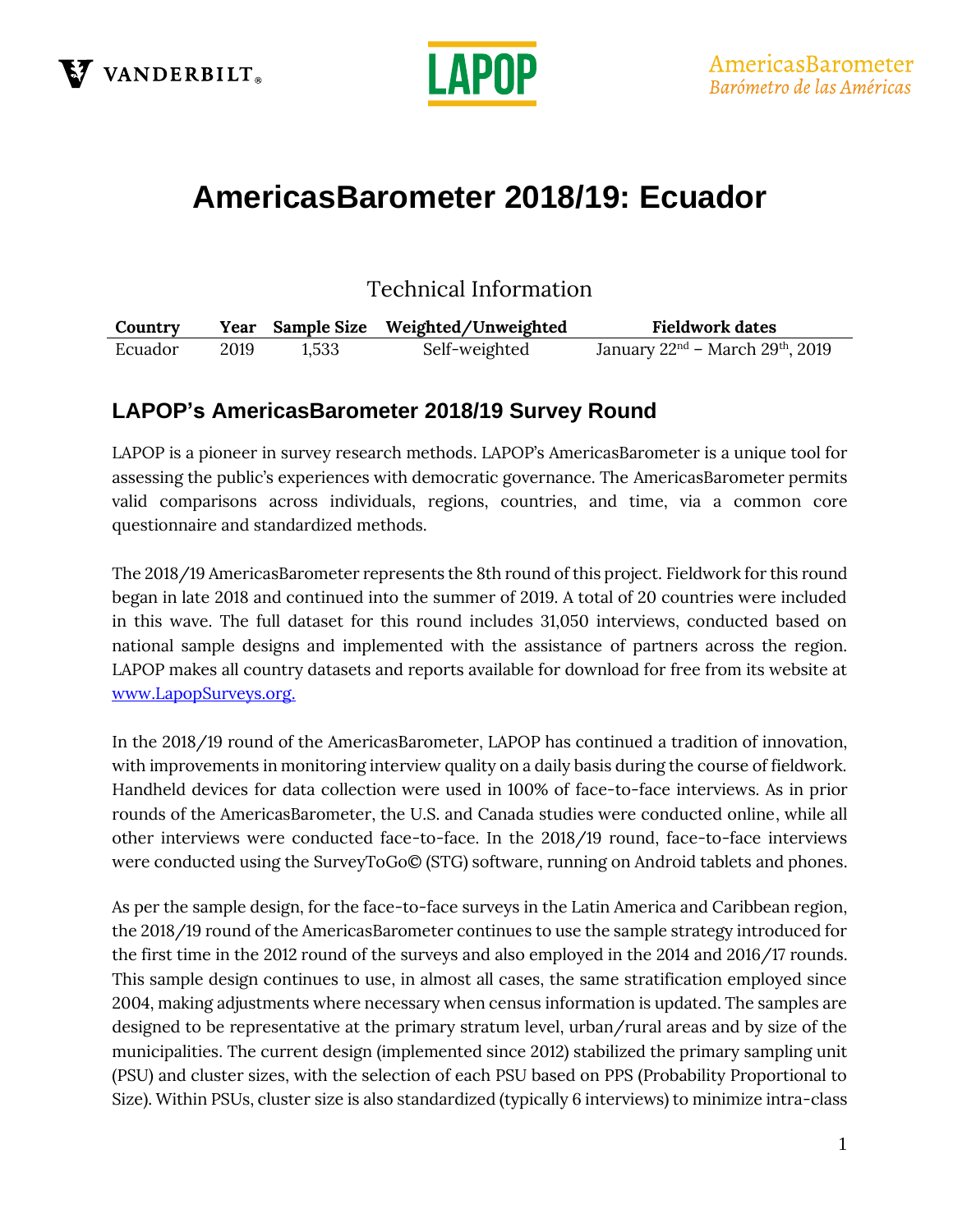correlation, while taking advantage of economies of fieldwork that simple random selection of interviews within the entire PSU would not make possible. The remaining pages of this technical note describe the sample design of the 2018/19 AmericasBarometer survey in Ecuador.

#### **2018/19 AmericasBarometer: Ecuador**

This survey was carried out from January  $22<sup>nd</sup>$  to March  $29<sup>th</sup>$ , 2019, as part of LAPOP's 2018/19 AmericasBarometer. It is a follow on to LAPOP's AmericasBarometer Ecuador surveys of 2004, 2006, 2008, 2010, 2012, 2014 and 2017. The 2019 survey fieldwork was carried out by CEDATOS on behalf of LAPOP. Key funding came from Vanderbilt University and USAID.

Questionnaire pretesting took place in Quito on December 19 and 20, 2019 and interviewer training took place on January 14 and 15, 2019. A full copy of the 2018/19 AmericasBarometer Ecuador questionnaire can be found at LAPOP's website at [www.LapopSurveys.org.](http://www.lapopsurveys.org/)

The project used a national probability sample design of voting-age adults, with a total N of 1,533 people involving face-to-face interviews conducted in Spanish. In the 2018/19 round, LAPOP used the SurveyToGo© (STG) software, running on Android tablets and phones, to conduct 100% of the interviews.

The survey used a complex sample design, including stratification and clustering. The sample was developed by LAPOP, using a multi-stage probability design and was stratified by the 3 major regions of the country – Coast, Highlands and the Amazon. The sample is representative at the national level and of the 3 regions as shown in the map below (see Figure 1). Each stratum was further sub-stratified by size of municipality<sup>1</sup> and by urban and rural areas within municipalities. Respondents were selected in clusters of 6 in urban and rural areas. Reported statistics or statistical analyses should be adjusted for the design effect due to the complex design of the sample. 2

The sample frame used for the sample is the 2010 Population Census. The sample is representative of voting age population at the primary stratum level, by urban/rural areas, and by size of the municipalities. The sample excludes the Insular region, represented by the Galápagos province<sup>3</sup>.

During fieldwork a total of 4 cluster (24 interviews) were substituted in Ecuador. Fieldwork substitutions were requested by our partners in Ecuador based on their knowledge of current local conditions. Most of the substitutions were because the selected enumeration areas no longer contained households as a result of urban renewal or spreading commerce. Following LAPOP's

<sup>&</sup>lt;sup>1</sup> The sample design includes three different strata of municipalities classified according to their size. Municipalities were grouped in sizes as follow: (1) Small municipalities with less than 25,000 inhabitants, (2) Medium-sized municipalities with between 25,000 and 100,000 inhabitants, (3) Large municipalities with more than 100,000 inhabitants.

<sup>&</sup>lt;sup>2</sup> For more information visi[t http://www.vanderbilt.edu/lapop/survey-designs.php](http://www.vanderbilt.edu/lapop/survey-designs.php)

<sup>3</sup> Less than 1% of the population resides in the Island.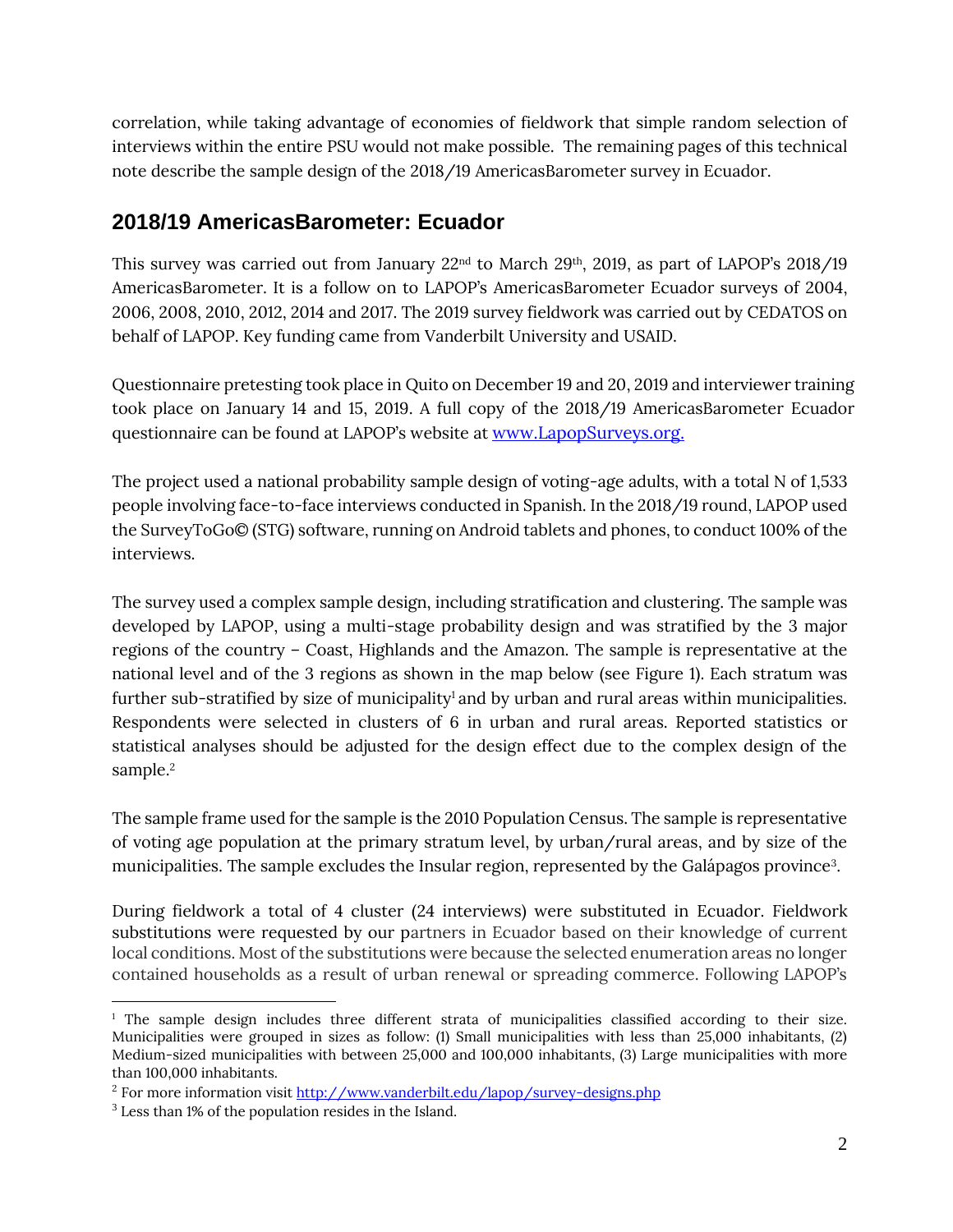substitution protocols, 4 the replacement sampling points were located within the same primary sampling unit (PSU) and, in the case of Ecuador, in the same census sector.



#### **Figure 1: Sample Stratification in Ecuador**

| Table 1: Sample sizes by Strata and Municipality Size in the 2018/19 AmericasBarometer |
|----------------------------------------------------------------------------------------|
| <b>Survey in Ecuador</b>                                                               |

| <b>Strata</b>                          | Sample Size<br>by Design | <b>Number of Interviews</b><br>(Unweighted) |
|----------------------------------------|--------------------------|---------------------------------------------|
| Costa (Coast)                          | 756                      | 758                                         |
| Sierra (Highlands)                     | 684                      | 703                                         |
| Amazon                                 | 72                       | 72                                          |
| <b>Total</b>                           | 1,512                    | 1,533                                       |
| <b>Size of Municipality</b>            |                          |                                             |
| More than 100,000 inhabitants          | 900                      | 920                                         |
| Between 25,000 and 100,000 inhabitants | 378                      | 379                                         |
| Less than $25,000$                     | 234                      | 234                                         |
| <b>Total</b>                           | 1,512                    | 1,533                                       |

<sup>4</sup> See LAPOP's methodological note "Sample Substitutions in the AmericasBarometer 2016/17" by Facundo Salles Kobilanski, Georgina Pizzolitto, and Mitchell A. Seligson (August 2019). Available at <https://www.vanderbilt.edu/lapop/insights/IMN006en.pdf>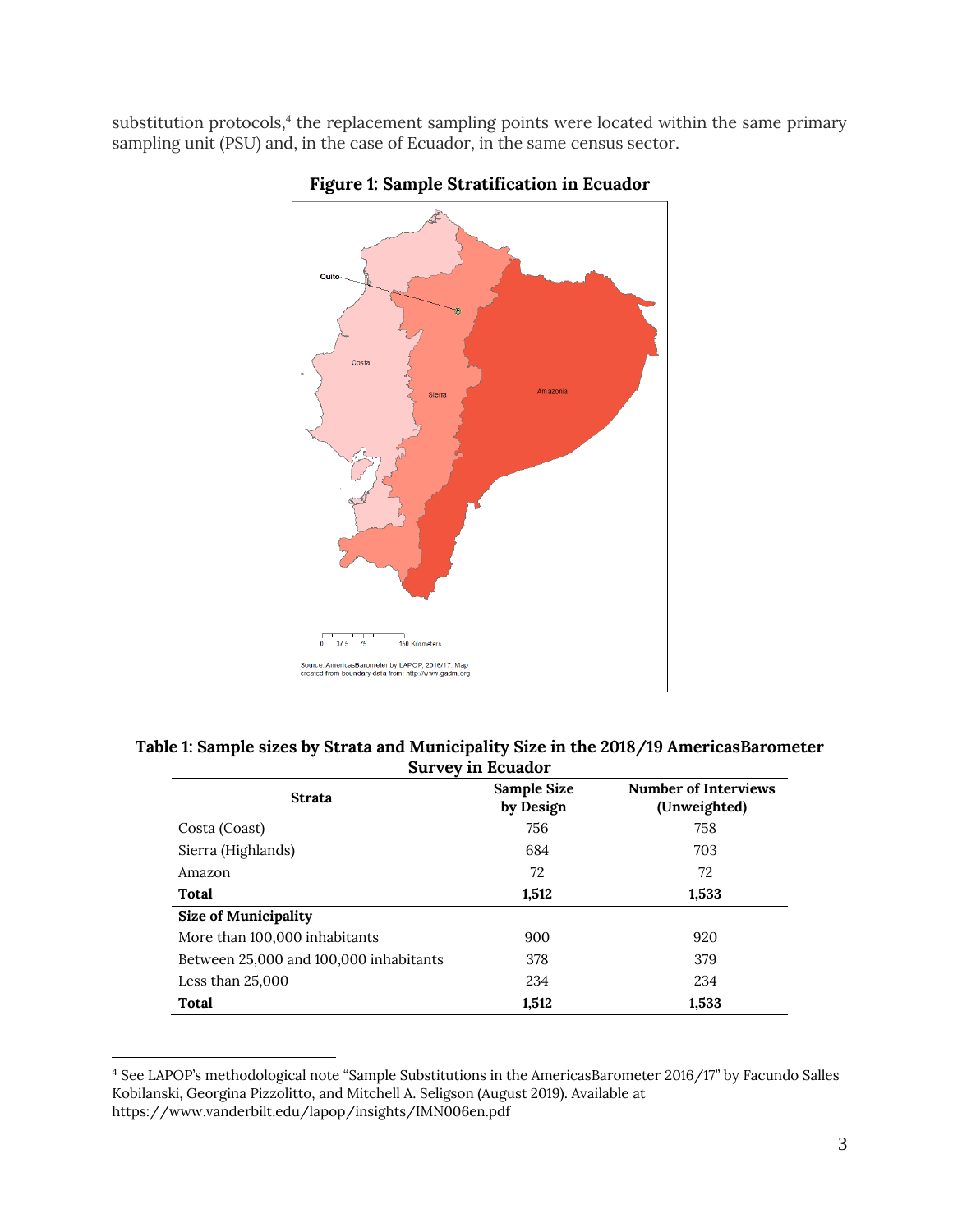The sample consists of 81 primary sampling units and 250 final sampling units across the set of all provinces in Ecuador. A total of 1,015 respondents were surveyed in urban areas and 518 in rural areas. The estimated margin of error for the survey is  $\pm$  2.5. Margin of sampling errors are not adjusted for weights. Table 1 shows the sample size in each of the regions (primary stratum) and by municipality size.

LAPOP uses "frequency matching," a technique that permits one to obtain a sample with a distribution of age and gender similar to that of the national census or electoral registration lists. Frequency matching avoids the extremely costly effort involved in making multiple callbacks to each missed unit within each PSU in an effort to obtain a balanced sample. In national, face-toface interviewing, multiple callbacks are often impractical from a cost standpoint. Our experience reveals that even three callbacks leave the sample with a notable gender imbalance (more women than men, since women are more likely to be at home than men). Rather than having to include post-hoc weights to adjust for this sample error, which can be large, we resolve the problem in the field via using a distribution of interviews among gender and ages that reflects the structure of the population.<sup>5</sup>

A single respondent was selected in each household, following the frequency matching distribution programmed into the sample design, by gender and age as mentioned above. Respondents are limited to household members who reside permanently in that household (thus excluding visiting relatives), who fit the age and residency requirements (limited to adult citizens and permanent residents). If two or more people of the same sex and age group were present in the household at the moment of the visit of our interviewer, the questionnaire was applied to the person who most recently celebrated a birthday (i.e., the "last birthday" system) in order to avoid selection bias.

Participation in the AmericasBarometer survey is anonymous and voluntary.<sup>6</sup> Eligible respondents agree to participate in the survey are administered the survey after the questionnaire after giving their consent to interviewers. 7

# **Weighting of the Ecuador datasets**

The dataset contains a variable called "wt" which is the "country weight" variable. Since in the case of Ecuador the sample is self-weighted, the value of each case = 1. When using this dataset for cross-country comparisons, in order to give each country in the study an identical weight in the pooled sample, LAPOP reweights each country data set in the merged files so that each country

<sup>&</sup>lt;sup>5</sup> An alternative strategy is to post hoc weight such samples in order to force the sample to correspond to the census distributions. However, if the fieldwork produces a substantial deviation from those distributions, the result could be placing excessive confidence on a very small number of respondents for some population group (e.g., older males). The resulting widening of confidence intervals for these weighted small sample group could limit inferences drawn from such weighted samples.

<sup>6</sup> No incentives (cash or in-kind) are provided to respondents for participating in the survey.

<sup>&</sup>lt;sup>7</sup> For the purpose of an informed consent process, interviewers are required to read a letter containing details about the study and participation before starting the interview.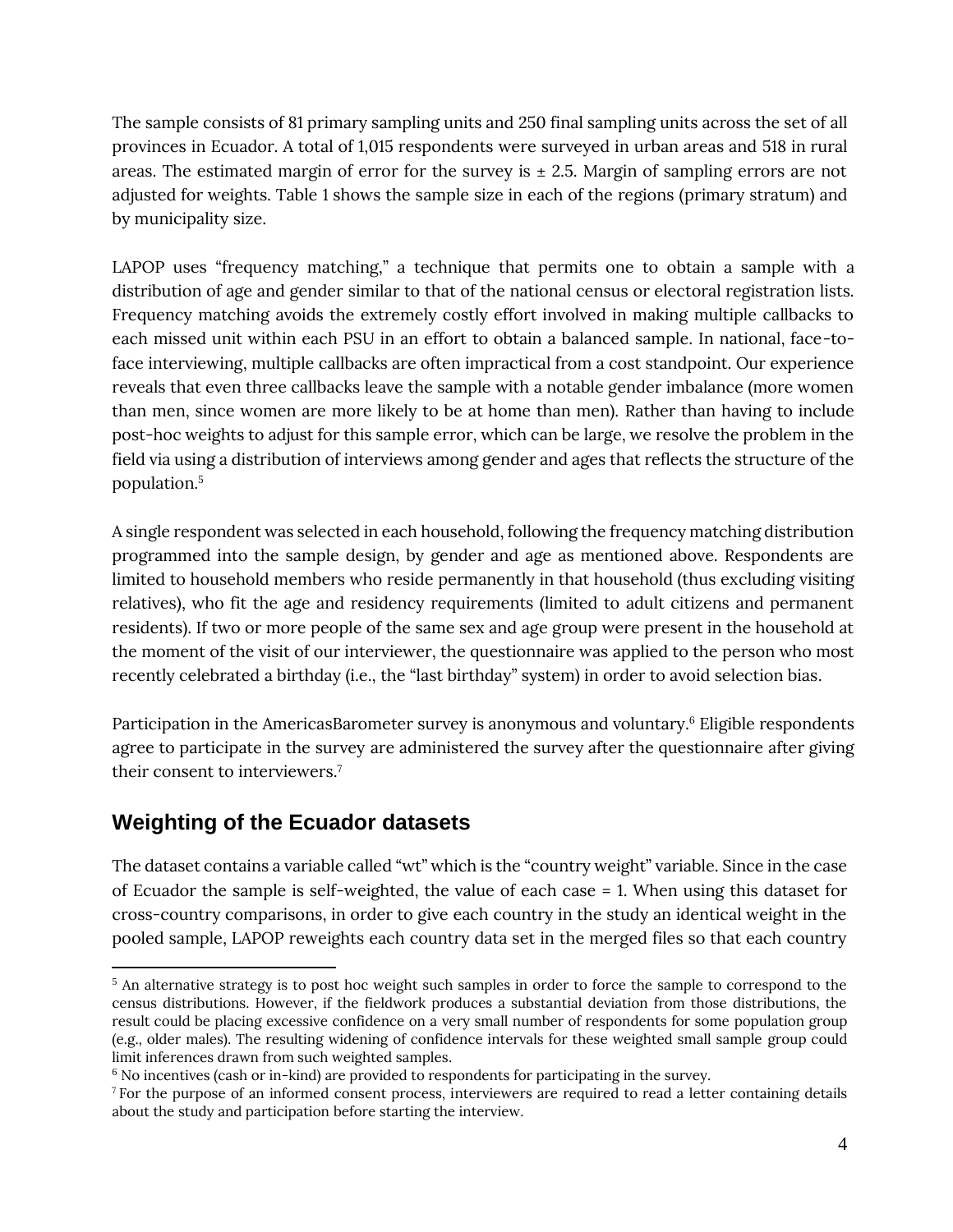has an N of 1,500. The weight variable for cross-country comparisons is called "weight1500." In SPSS, this is done via the "weight" command. Weights are already activated in SPSS datasets. In Stata, one should use the svyset command to weight the data and declare the sampling information to correctly compute standard errors that take into account the design effects. The command for single country, single year studies is**: svyset upm [pw=wt], strata(estratopri)**. For cross-country and/or cross-time studies, the command is: **svyset upm [pw=weight1500], strata(strata)**. These declarations have been made in Stata datasets. One must use the svy prefix with estimation commands to compute the weighted statistics and correct standard errors (see help svy\_estimation within Stata for more information).

#### **Response Rates**

In this section we present the number of attempts that interviewers did to obtain an interview as well as the survey response rates. <sup>8</sup> AmericasBarometer response rates are based on AAPOR's Standard Definitions. The response rate is the number of complete interviews with reporting units divided by the number of eligible reporting units in the sample. LAPOP has programmed in SurveyToGo a module of questions and skips that permits the accurate recording of the number of refusals, ineligible respondents, or non-contact. This in turn allows for estimating the response rates in each country. Two definitions of response rates are provided below, ranging from the definition that yields the lowest rate to the definition that yields the highest rate, depending on how partial interviews are considered and how cases of unknown eligibility are handled.

Response rates reported below are:

Response Rate 1 (RR1) = $\frac{c}{c + p + R + N + o + UH + UO}$ 

Response Rate 3 (RR3) =  $\frac{c}{c + P + R + N + O + e(UH + UO)}$ 

Where: where C refers to completed interviews, P to partial interviews, R to refusals, N for noncontacts, O for others, UH for unknown if household, UO to unknown others, and e is the eligibility rate calculated using the CASRO method: e=Eligible/(Eligible + Ineligible).

<sup>8</sup> For additional information on how response rates are estimated, see LAPOP's Methodological Note: "How Does LAPOP Calculate Response Rates? By Zachary Warner and Gabriel Camargo-Toledo (June 2019). Available at: <https://www.vanderbilt.edu/lapop/methods-005rev.pdf>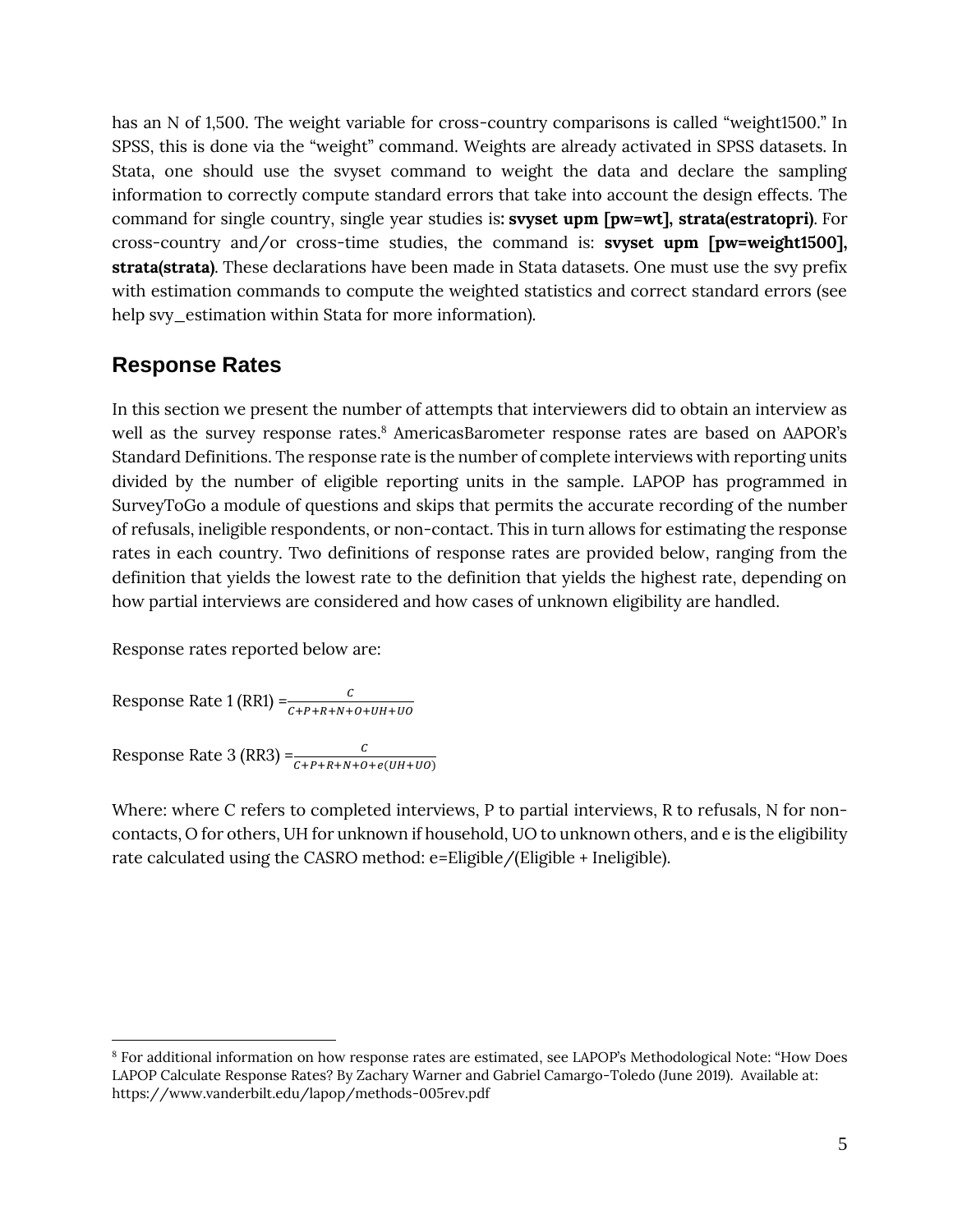| Country            | AB2018/19 |      |             |
|--------------------|-----------|------|-------------|
|                    | RR1       | RR3  | Eligibility |
| Uruguay            | 0.11      | 0.18 | 0.55        |
| Argentina          | 0.12      | 0.15 | 0.78        |
| El Salvador        | 0.12      | 0.13 | 0.86        |
| Bolivia            | 0.15      | 0.2  | 0.67        |
| Mexico             | 0.15      | 0.2  | 0.71        |
| Peru               | 0.15      | 0.19 | 0.73        |
| Chile              | 0.18      | 0.2. | 0.92        |
| Paraguay           | 0.20      | 0.22 | 0.82        |
| Ecuador            | 0.21      | 0.27 | 0.69        |
| Colombia           | 0.22      | 0.27 | 0.76        |
| Costa Rica         | 0.23      | 0.26 | 0.85        |
| Nicaragua          | 0.24      | 0.25 | 0.92        |
| Brazil             | 0.26      | 0.3  | 0.83        |
| Dominican Republic | 0.26      | 0.31 | 0.77        |
| Panama             | 0.36      | 0.38 | 0.93        |
| Honduras           | 0.38      | 0.39 | 0.94        |
| Guatemala          | 0.46      | 0.48 | 0.92        |
| Jamaica            | 0.50      | 0.51 | 0.96        |

**Table 2: Response Rates in the 2018/19 AmericasBarometer Survey**

### **Quality Control**

In the 2018/19 AmericasBarometer, Quality Control was based in FALCON© (Fieldwork Algorithm for LAPOP's Control over Survey Operations and Norms), which includes, but is not limited to, an interviewer identity monitoring check, a geo-fencing system, 9 time checks, a reading control check, and data fabrication and falsification audits. In this round LAPOP developed a quality control score that assign penalties or demerits to interviews during their audit. In this system, higher scores indicate more serious errors, and we refuse to accept (that is, we require the cancelation of) low quality interviews.

The local firm audited 100% of interviews. All interviews were also run through LAPOP's automatic flagging system, and then LAPOP's team manually audited a subset of the interviews. A total of 71 interviews were canceled in Ecuador in the 2018/19 round of the Americas Barometer. The most predominant reasons for canceling an interview were poor reading of questions and skipping of questions. The quality control report for Ecuador 2018/19 is included in Annex 1.

 $9$  Geo-fences were programmed at the census segment level in Ecuador.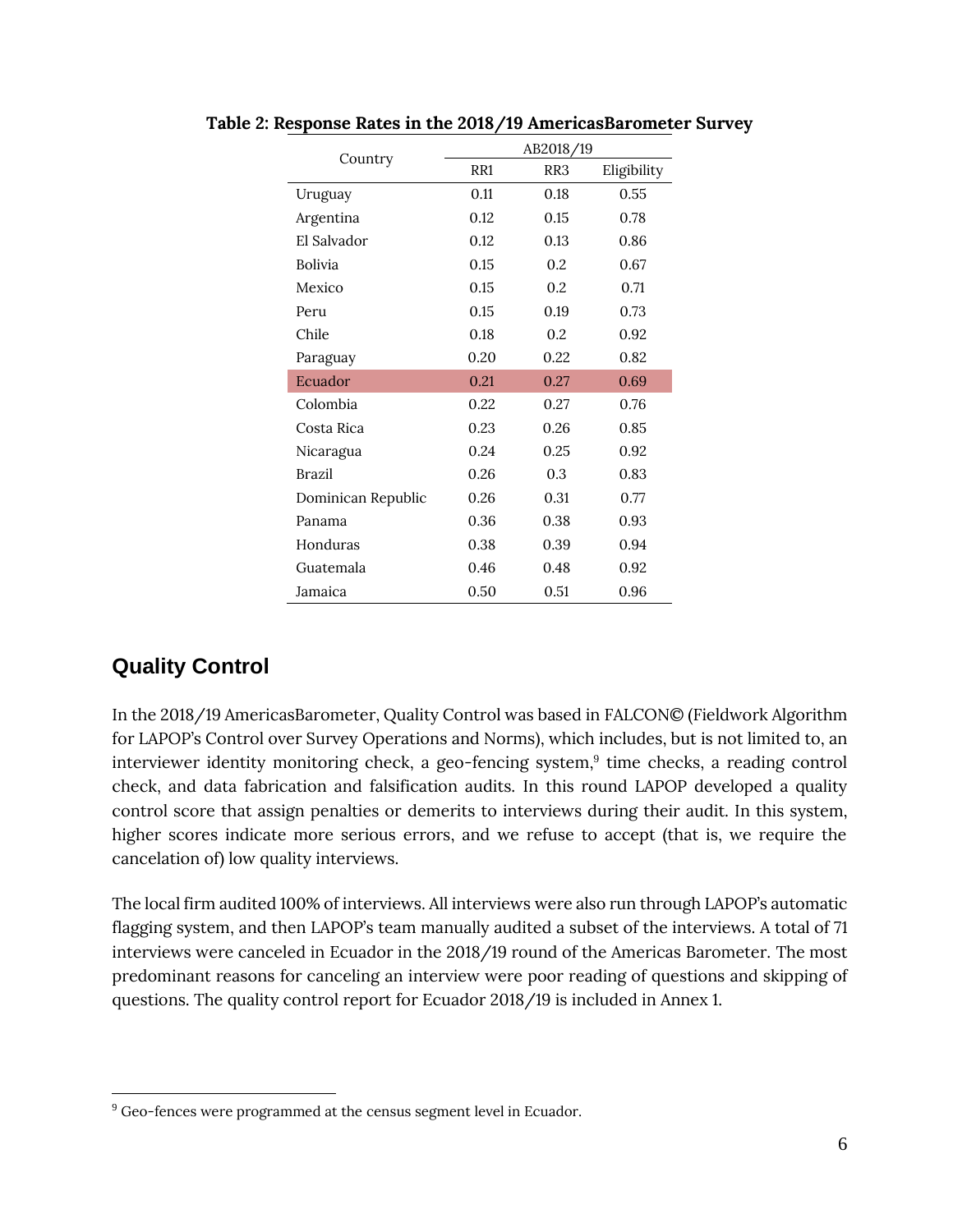For additional information on the survey design contact Georgina Pizzolitto at [georgina.pizzolitto@vanderbilt.edu.](mailto:georgina.pizzolitto@vanderbilt.edu.)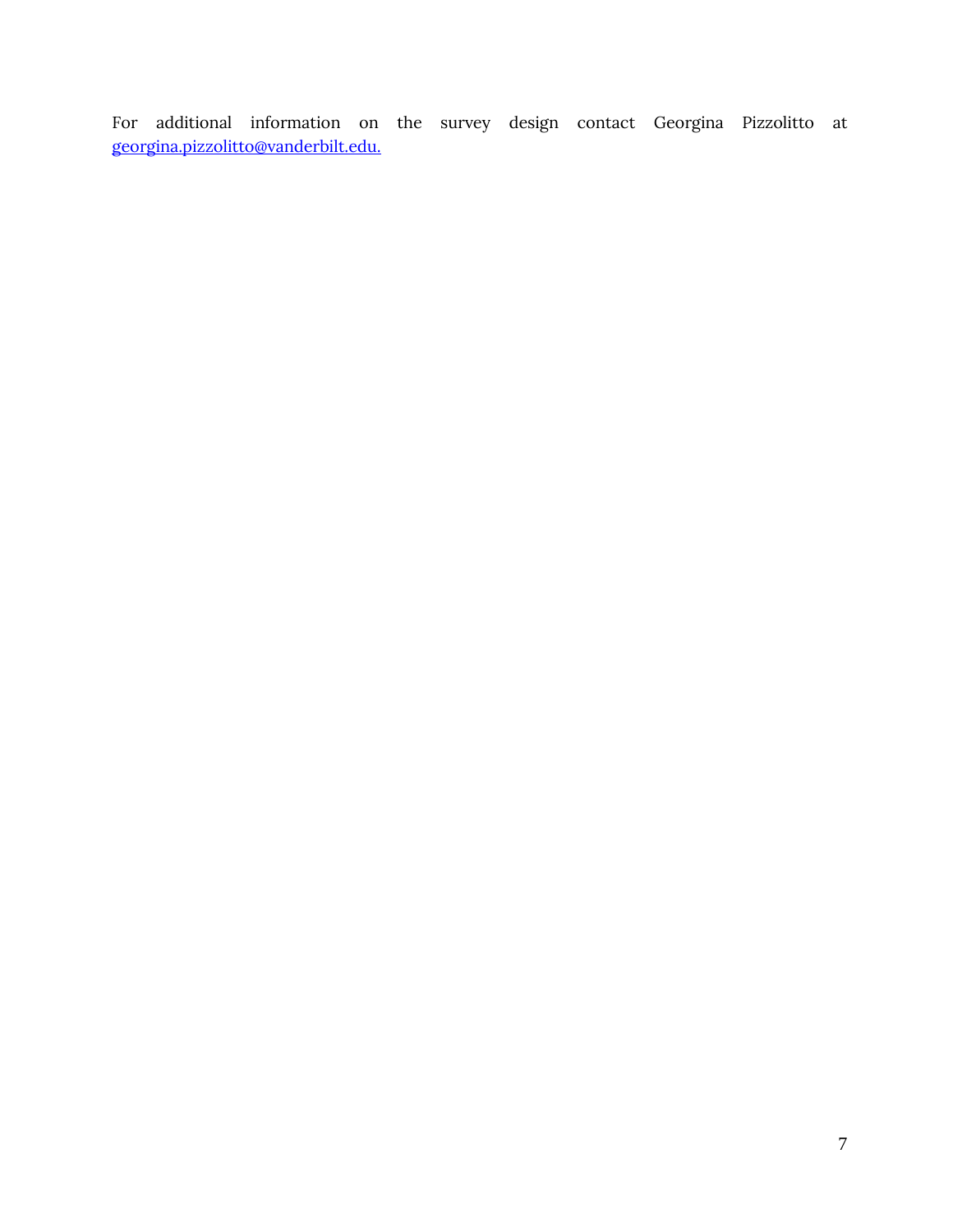# **Annex 1: Quality Control Report**

### **Introduction**

Producing high quality survey data is a core mission at the Latin American Public Opinion Project (LAPOP). The LAPOP research team implements and constantly updates a set of rigorous fieldwork protocols that both office personnel and fieldwork operators are required to follow closely. These include state-of-the-art sampling techniques; iterative pre-testing; interviewer, supervisor and quality control officer training; and standardized methods of data processing and analysis. They further include a sophisticated monitoring algorithm of data collection in real time. LAPOP's fieldwork monitoring system – FALCON © (Fieldwork Algorithm for LAPOP Control over survey Operations and Norms) – includes, but is not limited to, data fabrication and falsification audits, a geo-fencing system, a reading control check, an interviewer identity monitoring check, and timestamp checks. FALCON works with SurveyToGo (STG) software that is customized for LAPOP fieldwork. FALCON enables quality control teams at LAPOP and in the survey firms to assess the quality of interviews while fieldwork is in progress, and to provide feedback to interviewers throughout fieldwork.

During fieldwork, the system automatically flags interviews in which enumerators appear to be fabricating data. Trained quality control officers meticulously study these flagged interviews to assess the extent to which there is enough evidence of fraud. Auditors then communicate their findings to country coordinators in LAPOP central. After making a decision, LAPOP communicates with the survey company so they can replace the fraudulent interviews and adjust interviewer behavior, or at the extreme, separate faulty interviewers from the project.

The geo-fencing system flags interviews conducted in the wrong location. If a location flag is triggered, then we consult with the firm and use the GPS coordinates to check whether the interview took place at a residence in the assigned location. We regularly check mobile device logs to ensure that interviewers have not altered phone settings to impede, for example, the collection of GPS coordinates, and an automatic feature flags the use of GPS masking apps. We also audit interviewer routes, to assess whether they correctly followed rules for selecting dwellings and individual respondents.

Quality control officers also compare images silently captured via front-facing cameras to interviewer photos to ensure that the enumerators in the field are those trained by LAPOP staff.10 The background of those images also provides information about the environment in which the

<sup>10</sup> All images use a front-facing camera to ensure that respondent anonymity is not compromised (that is, the camera only records images of the interviewers). Study participants are informed prior to consenting to be interviewed that some of their answers are recorded for quality control.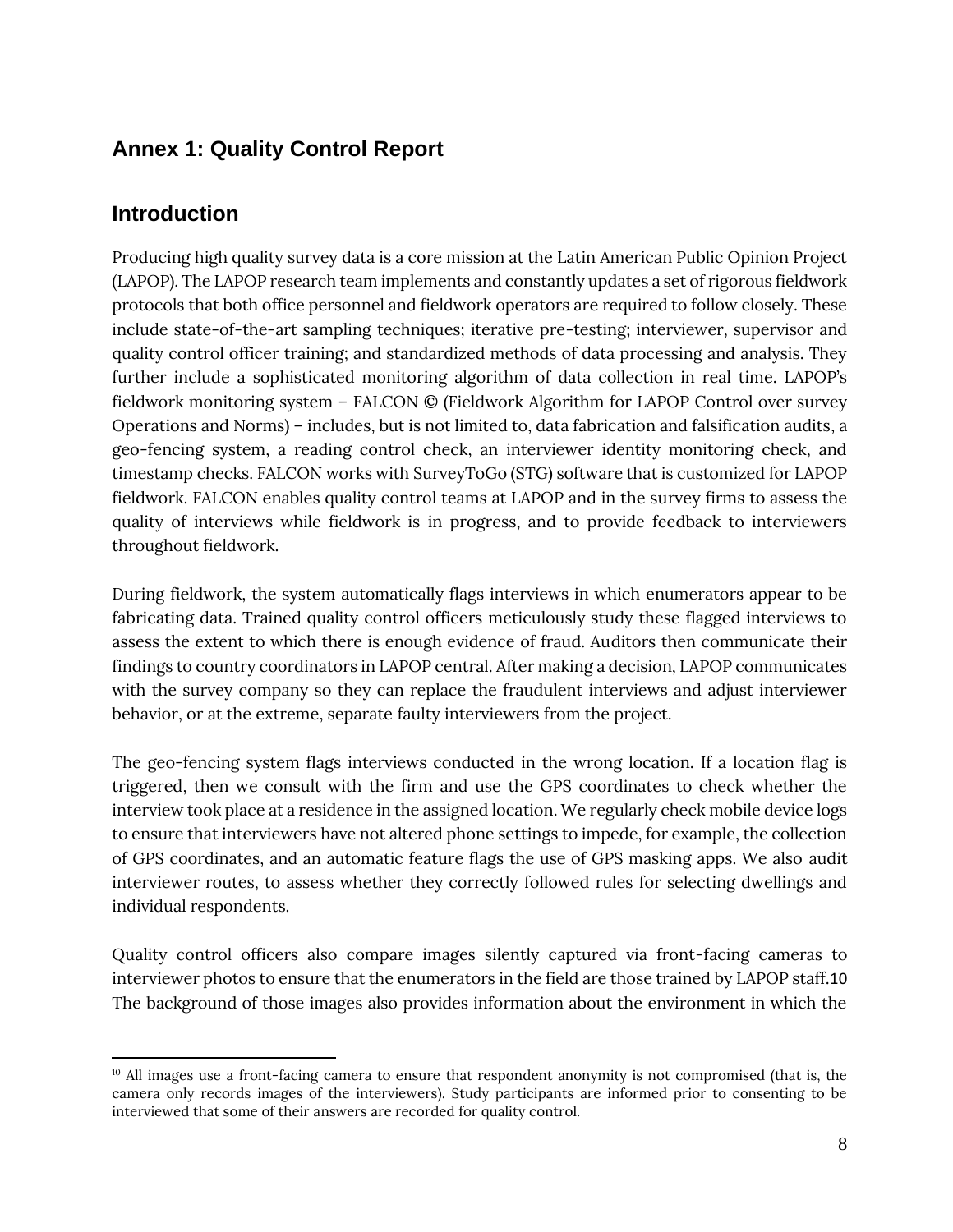interview takes place, permitting detection of interviews conducted in odd places (e.g., at parks or shops).

Our quality control personnel audit "Key Performance Indicators," which provide detailed information about fieldwork start and end times each day, the number of interviews carried out in a particular timeframe, and the average duration of interviews, among other metrics. Finally, we listen to audio recordings to ensure that enumerators read items completely and correctly, without interpreting the question, skipping items, or influencing respondents' answers.

Based on these audits, we assign each interview a quality control score using a "demerit" system. In this system, higher scores indicate more serious errors, and we refuse to accept (that is, we require the cancelation of) low quality interviews. Local firms audit 100% of all interviews according to our protocols. All interviews are also run through LAPOP's automatic flagging system, and then LAPOP's team manually audits a subset of the interviews. When low quality interviews are identified by the local firm or LAPOP, the firm is obligated to replace them. Because FALCON works in real time (meaning, while fieldwork is in progress), canceled interviews can be and are replaced by high quality interviews.

In this report, we summarize the results of this quality control process as implemented in the 2019 Ecuador AmericasBarometer national survey.

LAPOP worked with the local survey firm CEDATOS to collect data from 1,533 voting-age adults in 124 cities in Ecuador. For more information on the sample design, see the project's [website.](https://www.vanderbilt.edu/lapop/core-surveys.php) The fieldwork yielded:

- 1,533 approved interviews
	- o CEDATOS audited 100% of these interviews
	- o LAPOP's automatic quality control system audited 100% of the interviews.<sup>11</sup>
	- o LAPOP audited manually approximately 450 interviews.<sup>12</sup>
- 71 canceled interviews
	- o The most predominant reasons for canceling an interview were reading issues on the study information sheet (formerly known as "informed consent"), poor reading of multiple questions, and skips of questions.

# **Quality Assurance Chapter (QuAC)**

The Quality Assurance Chapter log reports on the most common problems found by the auditing team during fieldwork. The items in the QuAC are listed below:

<sup>11</sup> LAPOP has developed an automatic quality control system that reviews 100% of interviews as soon as they are uploaded to the cloud. The automatic system checks location and timestamps, the latter of which is used to identify data fabrication.

 $12$  As part of our protocols, LAPOP Central manually audits approximately 1/3 of initially approved interviews.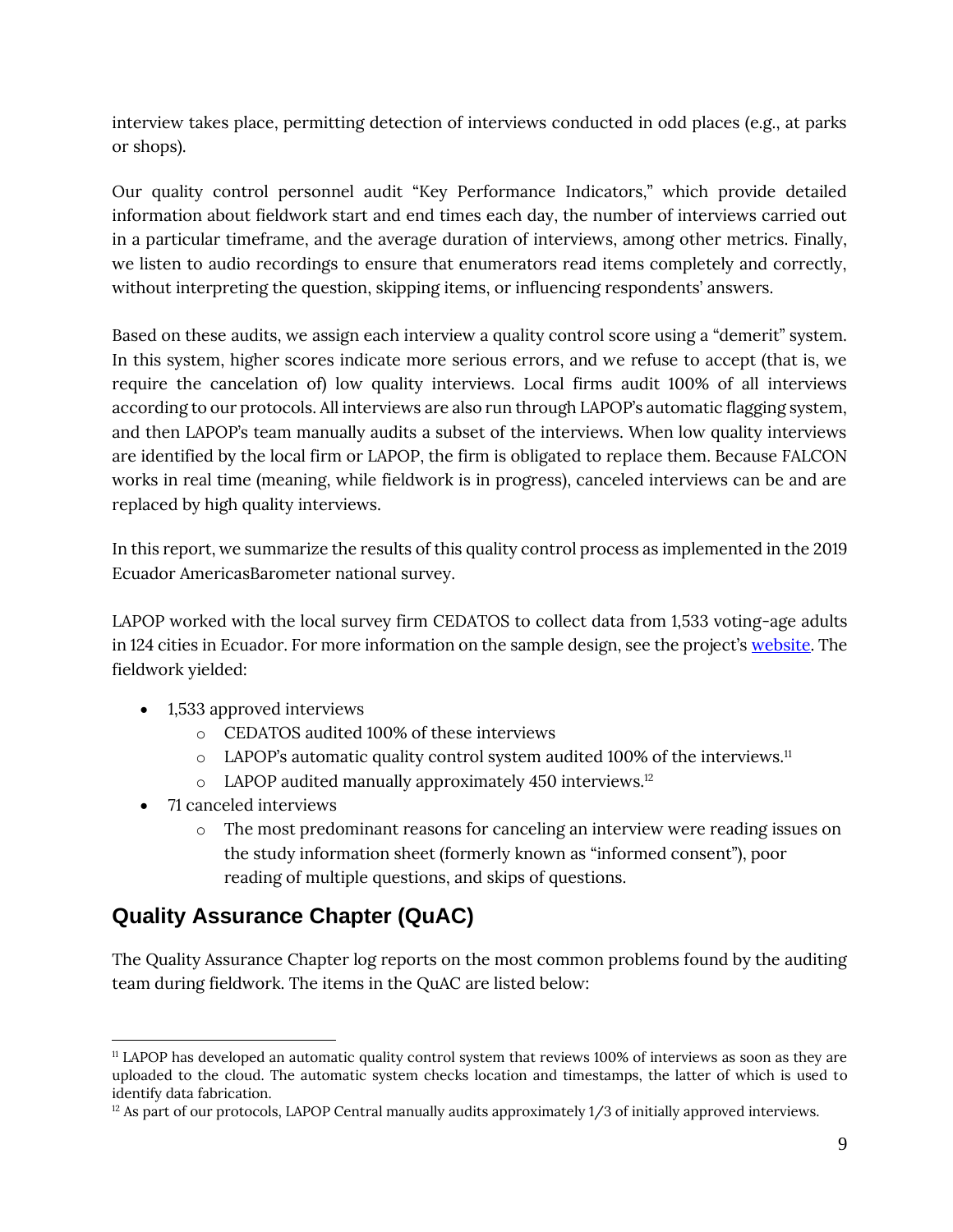| <b>Items in the Quality Assurance Chapter (QuAC)</b> <sup>13</sup>                                                               |  |  |  |  |
|----------------------------------------------------------------------------------------------------------------------------------|--|--|--|--|
| The enumerator interviews himself/herself <sup>14</sup>                                                                          |  |  |  |  |
| Audio files are attached, but no one is heard speaking - or only the interviewer can be heard <sup>15</sup>                      |  |  |  |  |
| The interviewer sets the device to "Airplane Mode" <sup>16</sup>                                                                 |  |  |  |  |
| The interviewer turns off the device's GPS <sup>17</sup>                                                                         |  |  |  |  |
| The interviewer covers or disables the camera to avoid photo captures <sup>18</sup>                                              |  |  |  |  |
| The interviewer interviews another enumerator <sup>19</sup>                                                                      |  |  |  |  |
| The interviewer interviews someone that he/she knows <sup>20</sup>                                                               |  |  |  |  |
| The photographs do not correspond to those of the interviewer or there are inconsistencies<br>in the photographs <sup>21</sup>   |  |  |  |  |
| The voice in the audio files does not correspond to the interviewer's voice <sup>22</sup>                                        |  |  |  |  |
| The attempts are exhausted <sup>23</sup>                                                                                         |  |  |  |  |
| The respondent does not complete the interview and leaves it <sup>24</sup>                                                       |  |  |  |  |
| The interviewer decides to end the interview for any other reason <sup>25</sup>                                                  |  |  |  |  |
| The interview is carried out in an incorrect location (a shopping mall, store, park, gas station,<br>school, etc.) <sup>26</sup> |  |  |  |  |
| The interview starts and ends in different locations <sup>27</sup>                                                               |  |  |  |  |
| The net interview duration is less than 25 minutes or more than 2 hours <sup>28</sup>                                            |  |  |  |  |
| The interviewer does not read the complete study information sheet <sup>29</sup>                                                 |  |  |  |  |
| The interviewer reads only parts of the study information sheet <sup>30</sup>                                                    |  |  |  |  |
| The interviewer changes words from the study information sheet <sup>31</sup>                                                     |  |  |  |  |

<sup>&</sup>lt;sup>13</sup> Each item has a predetermined score that STG automatically computes after the auditing process is completed. Based on our protocols, if an interview reaches a score of 20 or more, the interview is canceled and replaced by the local firm.

<sup>&</sup>lt;sup>14</sup> This item refers to an interviewer who asks and responds to questions by himself/herself without the present of a valid respondent.

<sup>&</sup>lt;sup>15</sup> This point refers to interviewers who complete an interview without asking questions.

<sup>&</sup>lt;sup>16</sup> This point refers to interviewers turning on "airplane mode" on the device deliberately.

<sup>&</sup>lt;sup>17</sup> This point refers to interviewers turning off the GPS of the device deliberately.

<sup>&</sup>lt;sup>18</sup> This point refers to interviewers covering the front camera of the device deliberately.

<sup>&</sup>lt;sup>19</sup> This point refers to interviewers who fake interviews by interviewing another member of the interviewer's team. <sup>20</sup> This point refers to interviewers who fake interviews by not interviewing a respondent within selected

households.

<sup>&</sup>lt;sup>21</sup> This point refers to cases in which the interviewer is not part the team trained by LAPOP Central.

 $22$  This point refers to cases in which the voice of the interviewer does not match with his/her voice in previous interviews.

<sup>&</sup>lt;sup>23</sup> This point refers to cases in which interviewers could not find a valid respondent after completing 100 attempts.

<sup>&</sup>lt;sup>24</sup> This point refers to respondents abandoning the interview before it is completed.

<sup>&</sup>lt;sup>25</sup> This point refers to interviewers abandoning the interview before it is completed.

<sup>&</sup>lt;sup>26</sup> This point refers to interviewers who conducted an interview in public places and not residential zones.

 $27$  This point refers to interviewers who started an interview in one location and completed it in a different location. <sup>28</sup> This point refers to interviews that lasted less than a minimal amount of time pre-set by LAPOP.

<sup>&</sup>lt;sup>29</sup> This point refers to interviewers not reading the information sheet to respondents at the beginning of the interview.

<sup>&</sup>lt;sup>30</sup> This point refers to interviewers not reading completely the information sheet at the beginning of the interview.

<sup>31</sup> This point refers to interviewers changing the information sheet at the beginning of the interview.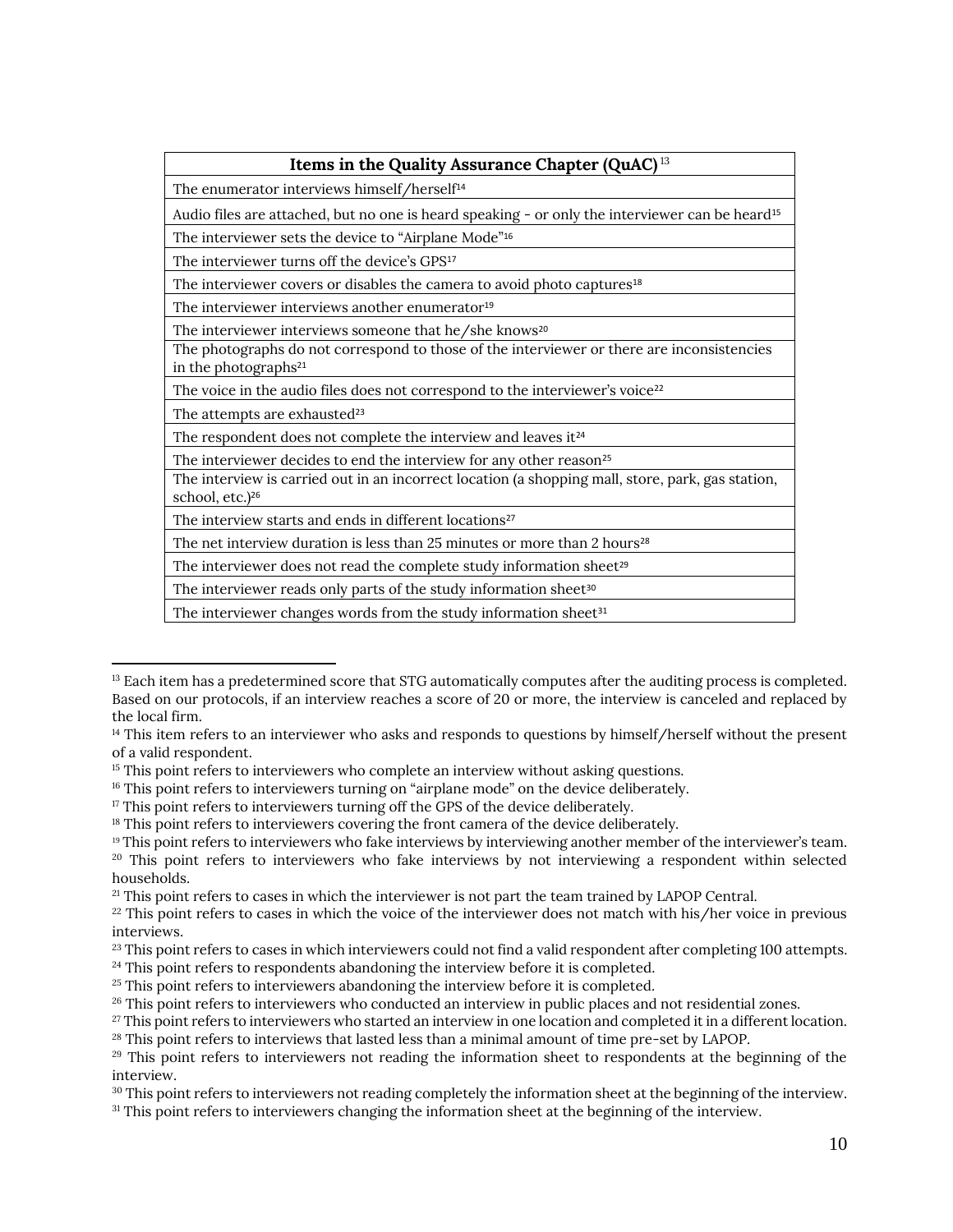| The interviewer changes the expected duration in the information sheet <sup>32</sup>                                                                                     |  |  |  |  |
|--------------------------------------------------------------------------------------------------------------------------------------------------------------------------|--|--|--|--|
| The interviewer is overly pushy with respect to continuing with the interview, in response to<br>an individual expressing reservations about participating <sup>33</sup> |  |  |  |  |
| The interviewer reads 1, 2, or 3 (or more) questions incompletely/incorrectly <sup>34</sup>                                                                              |  |  |  |  |
| The interviewer reads 1, 2, or 3 (or more) too quickly/unintelligibly <sup>35</sup>                                                                                      |  |  |  |  |
| The interviewer interprets a question meaning 1, 2, or 3 (or more) times $36$                                                                                            |  |  |  |  |
| The interviewer skips 1, 2, or 3 (or more) questions without reading, or the interviewer does<br>not give the interviewee time to respond <sup>37</sup>                  |  |  |  |  |

# **Problems reported during the quality control process**

Our efforts to identify the different types of errors that occur during interviews allow insight into the prevalence of serious errors like those consistent with fabrication. We are pleased to report that such errors account for a very small portion of all errors in our interviews. The vast majority of errors, such as misreading questions, are consistent with sloppy or forgetful interviewing, not with data fabrication.<sup>38</sup>

| Problems found during the quality control process                                            | % of total interviews<br>(approved and canceled) |
|----------------------------------------------------------------------------------------------|--------------------------------------------------|
| Change of interview duration on the consent information sheet                                | 0.8%                                             |
| Interviewers not reading the consent information sheet                                       | 3.4%                                             |
| Interpretation of questions                                                                  | 2.1%                                             |
| Partial reading of the consent information sheet                                             | 49.4%                                            |
| Skips of questions                                                                           | 0.3%                                             |
| Interviews flagged for questions' time by the automatic quality control system <sup>39</sup> | 22%                                              |
| Poor reading of multiple questions <sup>40</sup>                                             | 66.1%                                            |

<sup>&</sup>lt;sup>32</sup> This point refers to interviewers changing the anticipated duration of the interview on the information sheet at the beginning of the interview.

<sup>&</sup>lt;sup>33</sup> This point refers to interviewers who continue an interview even though the respondent definitively rejected his/her participation on the consent information sheet.

<sup>&</sup>lt;sup>34</sup> This point refers to interviewers reading incorrectly and incompletely at least one question of the questionnaire.

<sup>&</sup>lt;sup>35</sup> This point refers to interviewers reading too fast, on at least one question of the questionnaire.

<sup>&</sup>lt;sup>36</sup> This point refers to interviewers interpreting the meaning of a question asked of respondents.

<sup>&</sup>lt;sup>37</sup> This point refers to interviewers skipping and not asking at least one question on the questionnaire.

<sup>38</sup> For information about these procedures and interview quality in the AmericasBarometer 2016/17, please [click](https://www.vanderbilt.edu/lapop/insights/IMN002en.pdf)  [here.](https://www.vanderbilt.edu/lapop/insights/IMN002en.pdf)

<sup>&</sup>lt;sup>39</sup> This item refers to flagged questions captured by the automatic quality control system because the time stamps suggest a possible skip of the full question reading. In these cases, an auditor reviews the flagged questions by verifying the time duration and listening to the audio (if available).

<sup>40</sup> This item includes cases of questions read too fast, incompletely, or incorrectly.